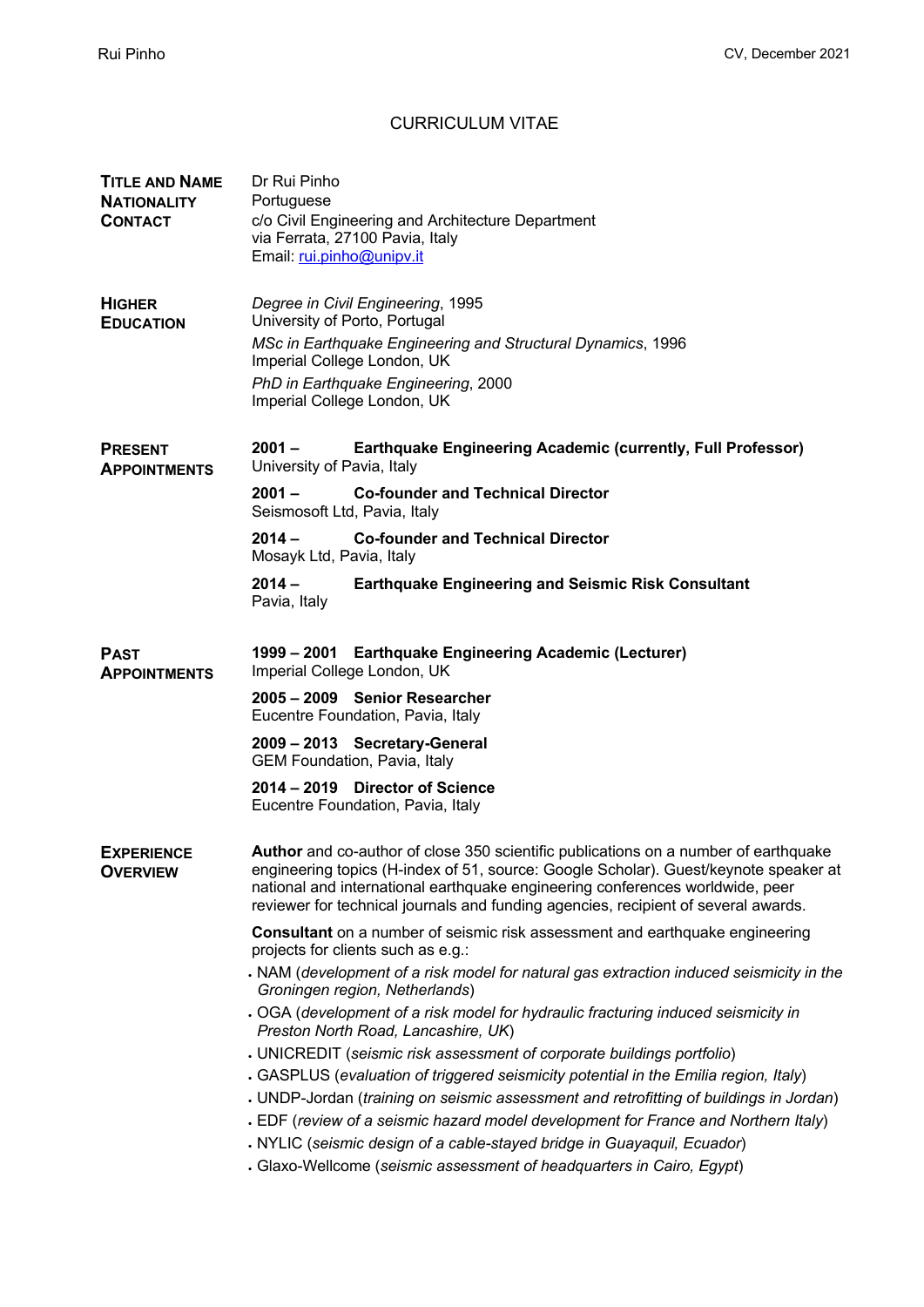|                                      | <b>Manager</b> at a number of organisations of academic (ROSE School), research<br>(EUCENTRE Foundation), risk assessment (GEM Foundation), software development<br>(Seismosoft Ltd.) and engineering consultancy (Mosayk Ltd.) nature. Coordinator of a<br>number of national, european and global applied research projects. |
|--------------------------------------|--------------------------------------------------------------------------------------------------------------------------------------------------------------------------------------------------------------------------------------------------------------------------------------------------------------------------------|
| <b>MEMBERSHIP</b>                    | National Licensed Civil Engineers Association, Portugal, 1996 – to date                                                                                                                                                                                                                                                        |
| <b>PROFESSIONAL</b><br><b>BODIES</b> | Society of Earthquake and Civil Engineering Dynamics, UK, 1996 - to date                                                                                                                                                                                                                                                       |
|                                      | European Association for Earthquake Engineering, 2003 - to date                                                                                                                                                                                                                                                                |
|                                      | Earthquake Engineering Research Institute, 2008 - to date                                                                                                                                                                                                                                                                      |
| <b>HONOURS AND</b><br><b>AWARDS</b>  | IABSE Outstanding Paper Award, 2020                                                                                                                                                                                                                                                                                            |
|                                      | APES Best Journal Paper Award, 2016                                                                                                                                                                                                                                                                                            |
|                                      | APES Best Journal Paper Award, 2014                                                                                                                                                                                                                                                                                            |
|                                      | EERI Shah's Prize for Innovation in Earthquake Engineering, 2007                                                                                                                                                                                                                                                               |
|                                      | Best Paper Award, ISET Journal of Earthquake Engineering, 2000                                                                                                                                                                                                                                                                 |
|                                      | Short-listed for the 'IStructE Young Researcher Award', UK, 1997                                                                                                                                                                                                                                                               |
|                                      | Doctoral Scholarship from the Calouste Gulbenkian Foundation, Portugal, 1997                                                                                                                                                                                                                                                   |
|                                      | Research Scholarship from the European Commission, under the framework of the<br>ICONS project, 1997                                                                                                                                                                                                                           |
|                                      | Distinction award and recognition as top graduate student at the Masters in Earthquake<br>Engineering of Imperial College London, 1996                                                                                                                                                                                         |
|                                      | Top final year student in the specialisation of Analysis and Design of Structures,<br>University of Porto, 1995                                                                                                                                                                                                                |
| <b>KEYNOTE/GUEST</b>                 | Fifth National Conference on Structural Engineering, Lisbon, Portugal, 2014                                                                                                                                                                                                                                                    |
| <b>LECTURES</b>                      | Twenty Third Colloquium of African Geology, Johannesburg, South Africa, 2011                                                                                                                                                                                                                                                   |
|                                      | ENHANS International Workshop on Extreme Natural Hazards and Disaster Risk in<br>Africa, Pretoria, South Africa, 2011                                                                                                                                                                                                          |
|                                      | International Research Workshop on Economics of Natural Disasters, Venice, Italy,<br>2011                                                                                                                                                                                                                                      |
|                                      | ESF Research Conference on Understanding Extreme Geohazards, Sant Feliu de<br>Guixols, Spain, 2011                                                                                                                                                                                                                             |
|                                      | Integrated Risk Disaster Research Conference, Beijing, China, 2011                                                                                                                                                                                                                                                             |
|                                      | Tenth International Conference on Credit Risk Evaluation, Venice, Italy, 2011                                                                                                                                                                                                                                                  |
|                                      | Third International Disaster and Risk Conference, Davos, Switzerland, 2010                                                                                                                                                                                                                                                     |
|                                      | Twelfth Ministerial Session of the European and Mediterranean Major Hazards<br>Agreement, EUR-OPA, Saint Petersburg, Russian Federation, 2010                                                                                                                                                                                  |
|                                      | AGU Meeting of the Americas, Iguassu, Brazil, 2010                                                                                                                                                                                                                                                                             |
|                                      | International Disaster and Risk Conference (IDRC), Chengdu, China, 2009                                                                                                                                                                                                                                                        |
|                                      | Second Conference of the OECD International Network on the Financial Management<br>of Large-scale Catastrophes, Bangkok, Thailand, 2009                                                                                                                                                                                        |
|                                      | World Forum of Catastrophe Programmes, Taipei, Taiwan, 2009                                                                                                                                                                                                                                                                    |
|                                      | IUA Catastrophe Modelling, London, UK, 2009                                                                                                                                                                                                                                                                                    |
|                                      | International Conference of Seismology in South-America, Lima, Peru, 2009                                                                                                                                                                                                                                                      |
|                                      | International Workshop on Disaster Risk Reduction, Brussels, Belgium, 2009                                                                                                                                                                                                                                                     |
|                                      | Second International Conference on Asian Catastrophe Insurance, Beijing, China,<br>2009                                                                                                                                                                                                                                        |
|                                      | Seventh National Conference on Earthquake Engineering and Seismology, Porto,<br>Portugal, 2007                                                                                                                                                                                                                                 |
|                                      | Sixteenth National Conference on Civil Engineering, Arequipa, Peru, 2007<br>Twentieth Regional Conference on Earthquake Engineering, Sion, Switzerland, 2001                                                                                                                                                                   |